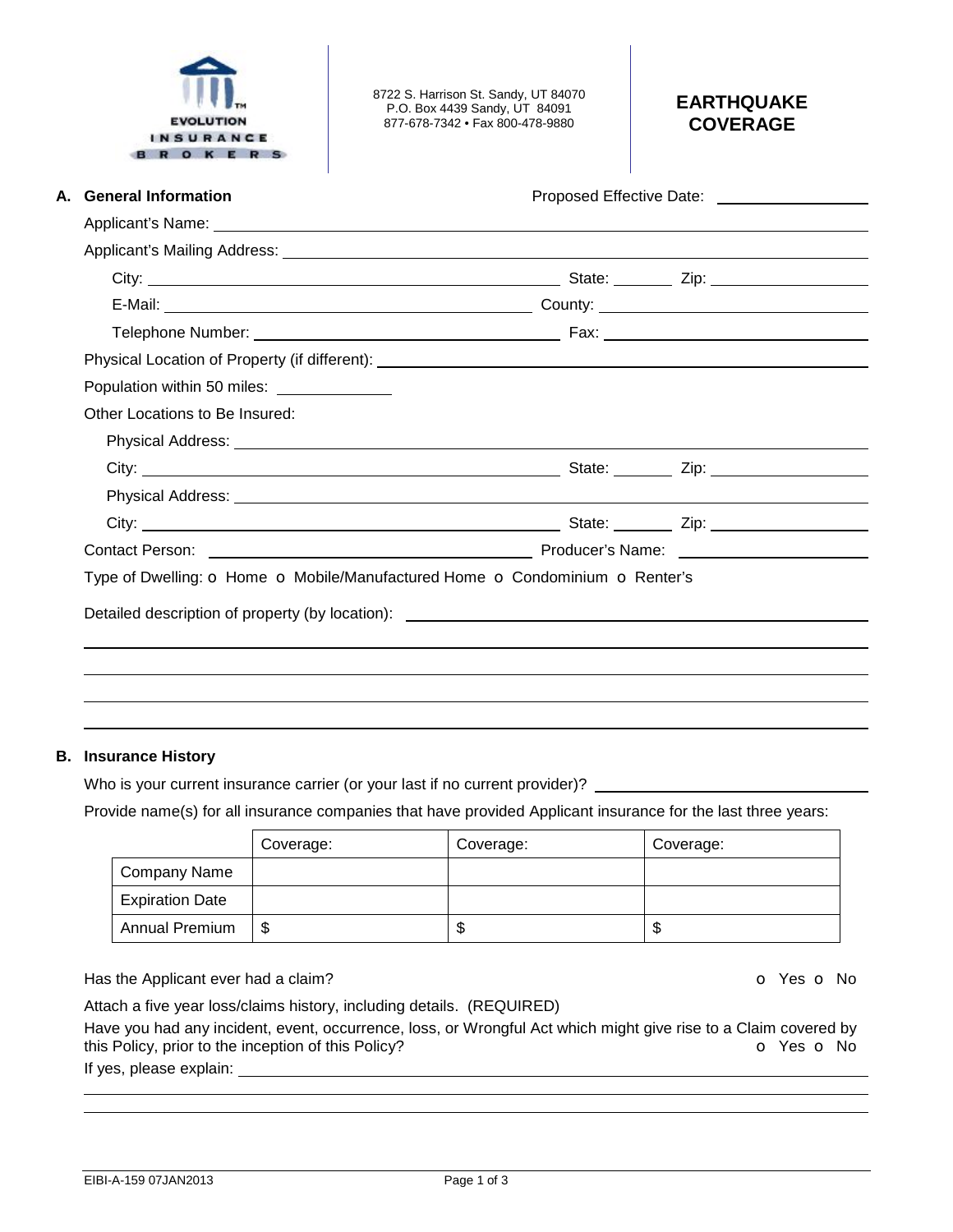Has the Applicant, or anyone on the Applicant's behalf, attempted to place this risk in standard markets?

o Yes o No

If the standard markets are declining placement, please explain why: \_\_\_\_\_\_\_

## **C. Other Insurance**

Please provide the following information for all other business-related insurance the Applicant currently carries.

| Coverage Type          |     |   |
|------------------------|-----|---|
| <b>Company Name</b>    |     |   |
| <b>Expiration Date</b> |     |   |
| Annual Premium   \$    | ٨IJ | J |

## **D. Desired Insurance**

o Dwelling: \$ Personal Property:  $\circ$  \$5,000  $\circ$  \$25,000  $\circ$  \$50,000  $\circ$  \$75,000  $\circ$  \$100,000

Loss of Use:  $\sigma$  \$1,500  $\sigma$  \$10,000  $\sigma$  \$15,000

**Deductible: o** \$1,000 (Minimum) **o** \$1,500 **o** \$2,500 **o** \$5,000 **o** \$10,000

## **E. Property Information**

1. Additional Interests

| <b>o</b> Mortgagee <b>o</b> Additional Insured <b>o</b> Loss Payee<br>a.         |                                                  |  |                          |  |  |
|----------------------------------------------------------------------------------|--------------------------------------------------|--|--------------------------|--|--|
|                                                                                  | b. O Mortgagee O Additional Insured O Loss Payee |  |                          |  |  |
|                                                                                  |                                                  |  |                          |  |  |
|                                                                                  |                                                  |  |                          |  |  |
|                                                                                  |                                                  |  |                          |  |  |
|                                                                                  |                                                  |  |                          |  |  |
| 6. Roof Type: o Composition o Wood Shake o Tile o Other: _______________________ |                                                  |  |                          |  |  |
| 7. Is there unrepaired prior earthquake damage to the dwelling?                  |                                                  |  | o Yes o No               |  |  |
| 8. Cripple walls braced with plywood or equivalent?                              |                                                  |  | <b>o</b> Yes <b>o</b> No |  |  |
| 9. Water heater secured to building frame?                                       |                                                  |  | O Yes O No               |  |  |
| 10. Date property last inspected: _____________                                  |                                                  |  |                          |  |  |

### **REPRESENTATIONS AND WARRANTIES**

The "Applicant" is the party to be named as the "Insured" in any insuring contract if issued. By signing this Application, the Applicant for insurance hereby represents and warrants that the information provided in the Application, together with all supplemental information and documents provided in conjunction with the Application, is true, correct, inclusive of all relevant and material information necessary for the Insurer to accurately and completely assess the Application, and is not misleading in any way. The Applicant further represents that the Applicant understands and agrees as follows: (i) the Insurer can and will rely upon the Application and supplemental information provided by the Applicant, and any other relevant information, to assess the Applicant's request for insurance coverage and to quote and potentially bind,